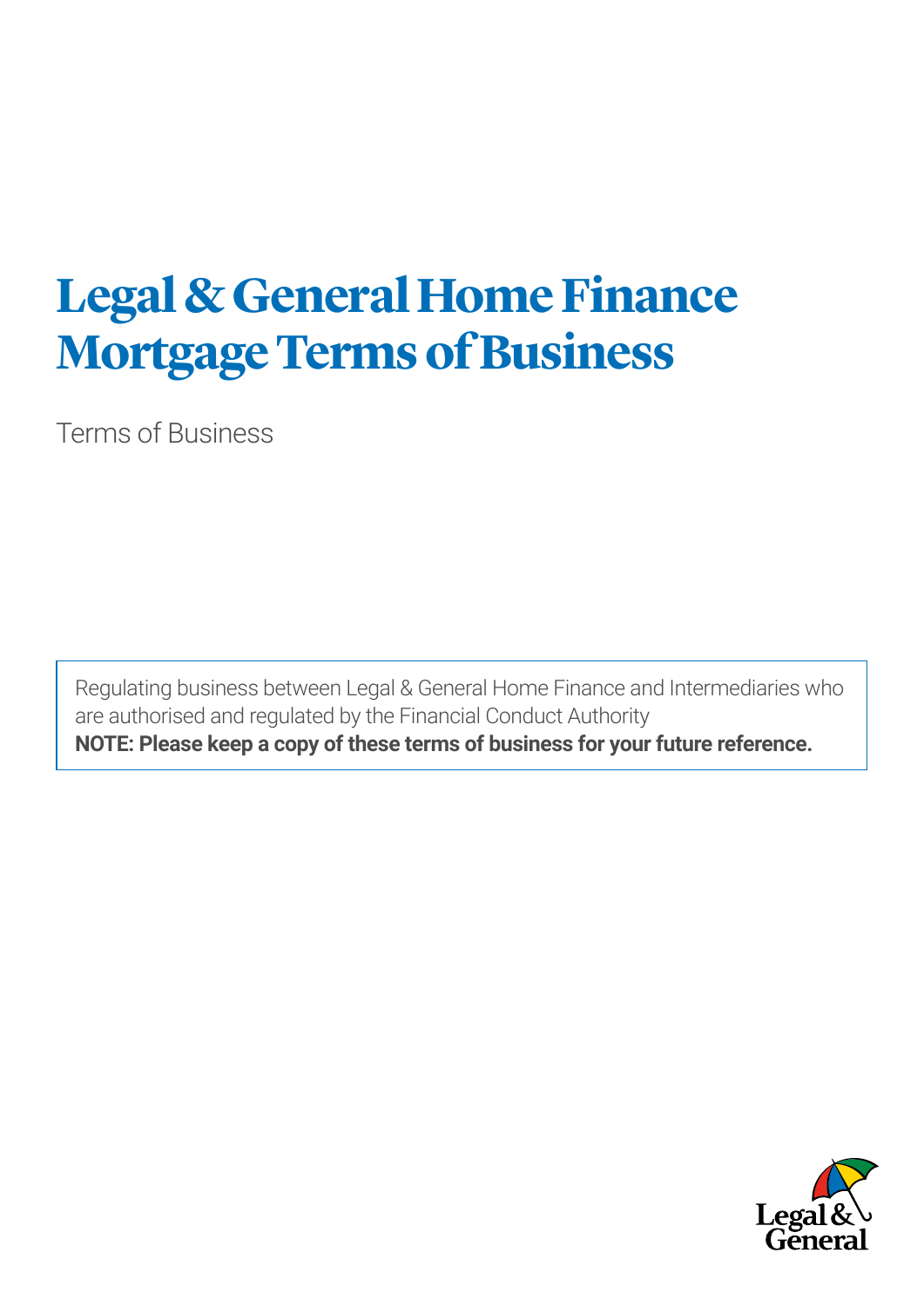# **Contents**

|                        |                                               | Page           |
|------------------------|-----------------------------------------------|----------------|
| Definitions<br>Parties |                                               | 3              |
|                        |                                               | 5              |
| 1.                     | Scope and relationship                        | 5              |
| 2.                     | Duration                                      | 5              |
| 3.                     | Assignment                                    | 5              |
| 4.                     | Registration                                  | 5              |
| 5.                     | Permission, qualifications and authorisations | 5              |
| 6.                     | Agency                                        | 6              |
| 7.                     | Compliance                                    | 6              |
| 8.                     | Training and competency                       | 6              |
| 9.                     | Customer outcomes                             | 6              |
| 10.                    | Treating customers fairly                     | 6              |
| 11.                    | Financial crime                               | 6              |
| 12.                    | Modern slavery act                            | $\overline{7}$ |
| 13.                    | Prevention of the facilitation of tax evasion | 7              |
| 14.                    | Professional indemnity insurance              | $\overline{7}$ |
| 15.                    | Customer application                          | $\overline{7}$ |
| 16.                    | Customer disclosure                           | $\overline{7}$ |
| 17.                    | Advice                                        | $\overline{7}$ |
| 18.                    | Advertisements and trademarks                 | 8              |
| 19.                    | Complaints                                    | 8              |
| 20.                    | Online security/IT security                   | 8              |
| 21.                    | Data protection                               | 9              |
| 22.                    | Records                                       | $\mathcal{Q}$  |
| 23.                    | Documentation                                 | $\mathcal{Q}$  |
| 24.                    | Product oversight                             | 9              |
| 25.                    | Confidentiality                               | 10             |
| 26.                    | Competition law                               | 10             |
| 27.                    | Notification                                  | 10             |
| 28.                    | Commission                                    | 10             |
| 29.                    | Rights of set off                             | 11             |
| 30.                    | Audit rights                                  | 11             |
| 31.                    | Indemnity and liability                       | 11             |
| 32.                    | Termination                                   | 11             |
| 33.                    | Miscellaneous                                 | 13             |
| 34.                    | Declaration                                   | 13             |
|                        | Appendix 1 - Data protection particular       | 13             |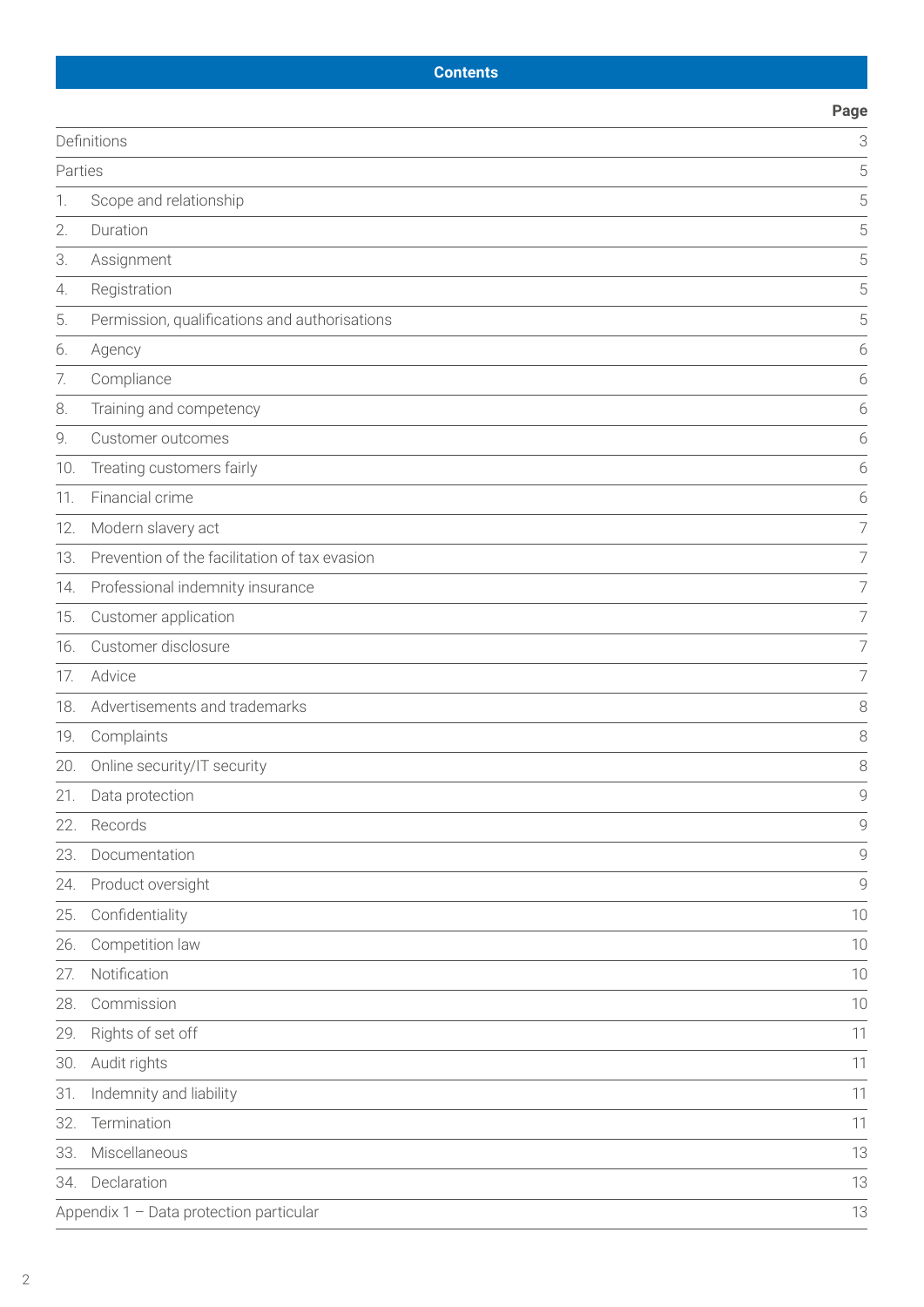**Adviser Centre** means those pages of our website referred to as such which can be found at [landg.com/advisercentre.](http://landg.com/advisercentre/)

**Affiliates** means in relation to any body corporate, the ultimate parent undertaking of that body corporate and any subsidiary of such parent undertaking for the time being (where"subsidiary" shall have the meaning given in section 1159 of the Companies Act 2006 and "parent undertaking" shall have the meaning given in section 1162 of the Companies Act 2006).

**Agent** means any delegate or other person who undertakes a Regulated Activity from time to time on your behalf, and which may include, without limitation, an Appointed Representative.

**Appointed Representative** has the meaning given in the FCA Handbook.

**Authorisation** means any authorisation, permission, licence, consent or other form of approval or exemption necessary from time to time for you to comply with Regulatory Requirements and "**Authorised**" shall be construed accordingly;

**Confidential Information** means any information and/or material of a confidential or proprietary nature (whether oral, electronic, in writing or in any other form whatsoever) relating to the Products, operations, processes, plans or intentions, product information, know-how, design rights, trade secrets, market opportunities and business affairs (including customer lists, financial information, sales processes, commission rates, internal principal structures and staff details, customer market research information, any customer database information) of you or us which is disclosed to you or us in connection with the operation of these Terms (whether or not such information is expressly stated to be confidential or marked as such).

**Controller** has the meaning ascribed to it in the GDPR.

**Customer** means a "customer" (as such term is defined in the FCA Handbook) of the Intermediary and who, as a result of Business carried out by, or on behalf of, the Intermediary, transacts with us.

**Customer Personal Data** means Personal Data which you have provided to us in relation to the Customer.

#### **Data Protection Legislation** means:

**a)** any law, statute, declaration, decree, directive, legislative enactment, order, ordinance, regulation, rule or other binding restriction (as amended, consolidated or re-enacted from time to time) which relates to the protection of individuals with regards to the Processing of Personal Data to which a Party is subject, including the Data Protection Act 2018 ("**DPA**") and the GDPR, as well as the Privacy and Electronic Communications (EC Directive) Regulations (or, in the event that the UK leaves the European Union, all legislation enacted in the UK in respect of the protection of personal data); and

**b)** any code of practice or guidance published by the ICO from time to time;

**FCA** means the Financial Conduct Authority and any predecessor or successor body.

**FCA Handbook** means the FCA's Handbook of rules and guidance.

**Financial Crime Requirements** means including without limitation, the Terrorism Act 2000 (as amended by the Anti-Terrorism Crime and Security Act 2001), the Criminal Justice Act 1993, the Money Laundering, Terrorist Financing and Transfer of Funds (Information on the Payer) Regulations 2017, the Proceeds of Crime Act 2002,The Fraud Act 2006, the Enterprise Act 2002,

the Terrorist Asset-Freezing Act 2010 and The Bribery Act 2010 ("**Bribery Act**"), all law and regulations applicable in the UK relating to the Foreign Account Tax Compliance Act, all relevant Sanction Orders and the Guidance Notes for the financial Sector of the Joint Money Laundering Steering Group as amended from time to time, all relevant sanctions and orders of The Office of Foreign Assets Control ("**OFAC**"), including the OFAC Specially Designated Nationals List ("**SDN**") and applicable requirements of the FCA.

**GDPR** means Regulation (EU) 2016/679 of the European Parliament and of the Council of 27 April 2016 on the protection of natural persons with regard to the processing of personal data and repealing Directive 95/46/EC (General Data Protection Regulation) OJ L 119/1, 4.5.2016.

**Group Terms** means the terms and conditions in force from time to time (titled "Intermediary Terms of Business") between counterparties to those terms and conditions from time to time and Legal & General Assurance Society Limited, Legal & General (Unit Trust Managers) Limited, Legal & General (Portfolio Management Services) Limited, Legal & General Partnership Services Limited and any other company which is from time to time a group undertaking of Legal & General Assurance Society Limited as defined in section 1161 of the Companies Act 2006 (but not including Legal & General Insurance Limited and Legal & General Home Finance Limited).

**ICO** means the UK Information Commissioner's Office, or any successor or replacement body from time to time.

**Industry Best Practice** means in relation to any undertaking and under any circumstances, the exercise of skill, expertise and diligence which would reasonably be expected from a skilled and experienced person engaged in the same type of undertaking under the same or similar circumstances.

**Insolvent** means, for the purposes of these Terms and in relation to the Intermediary (and in this case "Intermediary" includes any partner, director or associated company), where the Intermediary:

**a)** Proposes or passes a resolution for its winding up (save for the purpose of a solvent reconstruction or amalgamation previously approved in writing by us);

**b)** Is subject to an application to or order or notice issued by a court or other authority of competent jurisdiction for its winding up or striking off;

**c)** Enter administration, is the subject of an application for administration filed at any court, a notice of intention to appoint an administrator given by any person filed at any court or take any other steps in relation to the appointment of an administrator;

**d)** Proposes, makes or is subject to, a company voluntary arrangement or a composition with its creditors generally, an application to a court of competent jurisdiction for protection from its creditors generally or a scheme of arrangement under Part 26 Companies Act 2006 (save in the latter case for the purpose of a solvent reconstruction or amalgamation previously approved in writing by us);

**e)** Has a receiver or a provisional liquidator appointed over any of its assets, undertaking or income;

**f)** Compounds with or assigns its estate for the benefit of creditors,ceases to trade or appears, in our reasonable opinion, to be likely to cease to trade;

**g)** Is unable to pay its debts within the meaning of section 123 Insolvency Act 1986;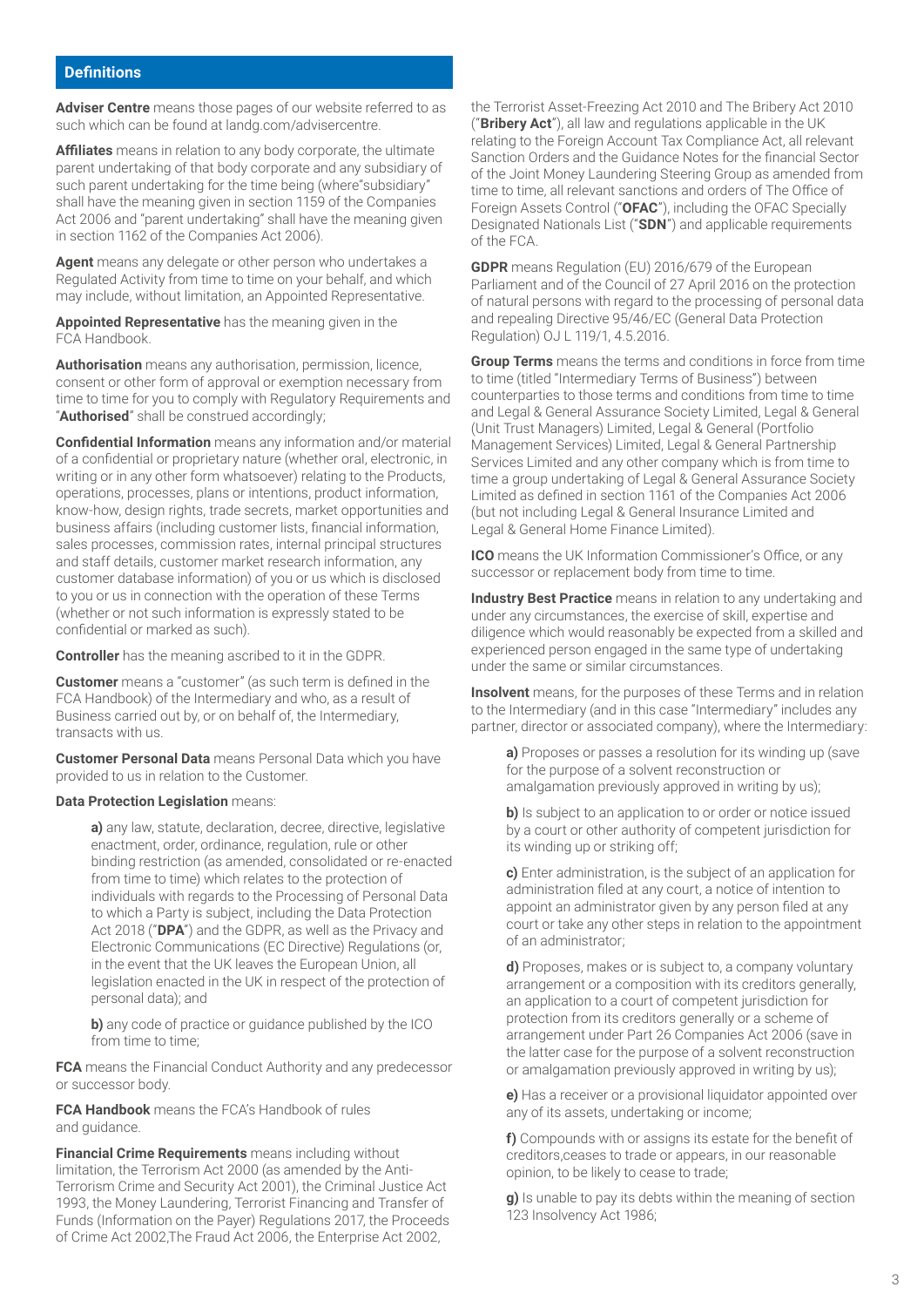**h)** Is subject to a petition for bankruptcy or an order is made for bankruptcy or the appointment of a receiver over any of your assets;

**i)** Has an unsatisfied judgement or order of any court or tribunal, or award of any arbitrator, outstanding against you;

**j)** Has any distress, distraint, attachment, execution or other process levied, seized or otherwise enforced on any of its property; or

**k)** Is the subject of anything analogous to the foregoing under the laws of any applicable jurisdiction.

**Intermediary** refers to the company, limited liability partnership, partnership, or in the case of a sole trader, the individual person which enters into these Terms with us.

**Intermediary Personal Data** refers to Personal Data which you have provided about yourself.

**Legal & General Group** means Legal & General Home Finance Limited and its Affiliates.

**Personal Data** has the meaning ascribed to it in the GDPR.

**Personal Data Breach** has the meaning ascribed to it in the GDPR.

**PRA** means the Prudential Regulatory Authority or any successor or replacement body or bodies as shall from time to time carry out and perform the functions and responsibilities of the Prudential Regulatory Authority.

**Processing** shall have the meaning ascribed to it in the GDPR, and 'Process' and 'Processed' shall be construed accordingly.

**Product** means mortgage that we may offer from time to time (including any lifetime mortgages or retirement interest only).

**Registration** means your registration with us which shall be completed on us accepting your fully completed Registration Form in accordance with clause 4, and Registered shall be construed accordingly.

**Regulated Activity** has the same meaning as is defined in the Financial Services and Markets Act 2000.

**Regulator** means the FCA, PRA, ICO or any other regulatory body;

#### **Regulatory Requirements** means all:

**a)** Statutes, statutory instruments, by-laws, orders, directives, treaties, decrees or law (including any common law, judgement, demand, order or decision of any court, Regulator or tribunal);

**b)** Rules, guidance or recommendations issued by

a Regulator or any governmental or statutory body (including, but not limited to, the FCA Handbook);

**c)** Industry codes of conduct or guidelines, which apply from time to time in relation to you or us and/or yours or our staff and/or any Business conducted in accordance with these Terms whether by you or on your behalf; and

**d)** Including without limitation the TCF requirements, the rules, regulations, guidance, codes of practice of Financial Services and Markets Act 2000 and the FCA, the Data Protection Legislation and the Financial Crime Requirements.

**Security Requirements** means the requirements regarding the security of the Personal Data, as set out in the Data Protection Legislation (including, in particular, the measures set out in Article 32(1) of the GDPR taking due account of the matters described in Article 32(2) of the GDPR) as applicable.

**TCF** and "**treating customers fairly**" means the FCA Principle of Treating Customers Fairly to achieve the FCA Consumer Outcomes for Customers in accordance with relevant FCA Rules.

**Transparency Requirements** means the requirements around ensuring that processing is fair and transparent, as set out in the Data Protection Legislation (including, in particular the measures set out in Article 5(1)(a) and Articles 13 and 14 of the GDPR, as applicable).

**Vulnerable Customer** means an individual who, due to his or her personal circumstances, is especially susceptible to detriment, particularly when a firm is not acting with appropriate levels of care.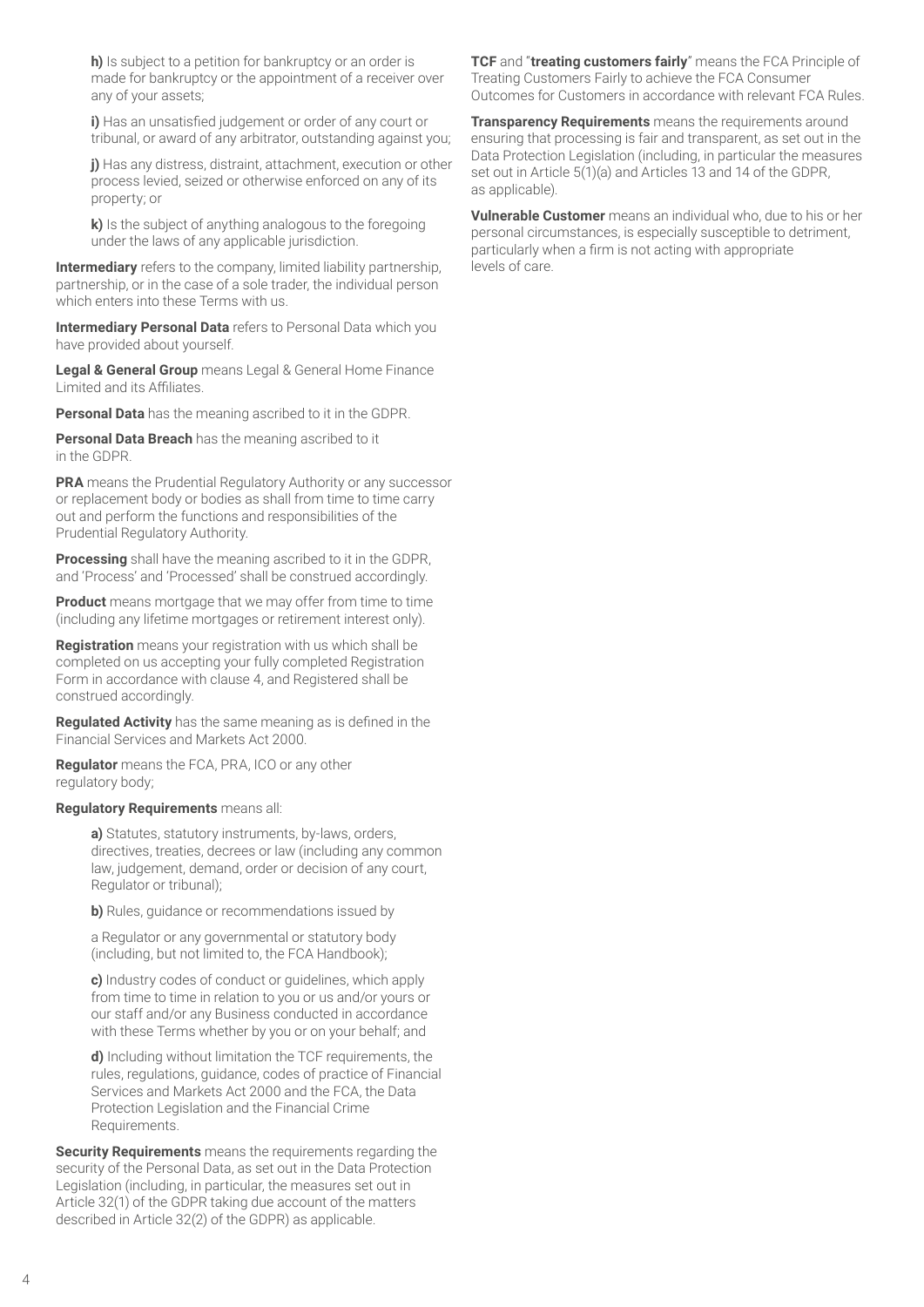#### **Parties**

"We" or "us" means Legal & General Home Finance Limited and each of their agents and appointed firms and "our" shall be construed accordingly. "You" or "you" means the Intermediary, its agents and appointed firms to whom these Terms apply and "your" shall be construed accordingly. In these Terms, other capitalised terms shall have the meanings set out in the appendix to these Terms. A reference to a 'party' is to a party to these Terms.

#### **1. Scope and relationship**

- **1.1** These Terms permit you to distribute our Products which will be referred to as the "Business".
- **1.2** These Terms do not:
	- **1.2.1** Authorise you to act as our agent, or permit you to make any statement or decision on our behalf or bind us in anyway; Or
	- **1.2.2** Provide you with any rights to our intellectual property.
- **1.3** Nothing in these Terms shall oblige us to accept Business from you.

## **2. Duration**

- **2.1** These Terms (along with your Registration Form), apply from the date we accept your Registration with us, or if you are already Registered, on the date these Terms are made available to you, and will remain in effect until terminated.
- **2.2** We may change these Terms at any time without your consent, the latest Terms will be available to you on the Adviser Centre. You will be required to agree to the prevailing Terms on each Customer application.
- **2.3** In addition to the termination rights in clause 32 (Termination) either party may terminate the agreement formed by these Terms by giving no less than 28 days' written notice to the other at any time.

#### **3. Assignment**

- **3.1** You are not entitled to assign, subcontract or transfer in any way any rights and obligations without our prior written consent.
- **3.2** We may assign, subcontract or delegate the performance of any of our obligations and/or the exercise of any of our rights under these Terms to whomever we deem appropriate.

#### **4. Registration**

- **4.1** In order to register with us you must fully complete our Registration Form. We may decline your application for registration for any reason and without providing a reason to you.
- **4.2** We reserve the right to carry out credit reference agency and other searches against you, or any director or partner at any time and to register information about our dealings with you with credit reference agencies and/or other databases.
- **4.3** You warrant that:
	- **4.3.1** All statements in your completed Registration Form are true, complete and accurate and are not misleading;
	- **4.3.2** Neither you, nor any of your Affiliates nor any principal, directors or partners, nor any agents, nor any third parties acting on your behalf have been charged with/or convicted of an offence including fraud or other dishonesty but excluding driving offences;
	- **4.3.3** Neither you, any director and/or partner have been declared bankrupt or insolvent;
	- **4.3.4** You have and maintain adequate due diligence on your advisers, including but not limited to checking for bankruptcy, credit status and FCA disciplinary action;
	- **4.3.5** You are not aware of any legal actions, suits or proceedings or investigations by a Regulator pending or threatened against you or any of your Affiliates before any court or administrative body or Regulator; and
	- **4.3.6** You have in place all necessary security and organisational measures (including notifying the ICO) for compliance in full with the requirements of the Data Protection Legislation.

#### **5. Permission, qualifications and authorisations**

#### **5.1** You warrant that:

- **5.1.1** You and any third party acting on your behalf are Authorised to carry out Regulated Activities and hold all Authorisations required to conduct the Business and the activities contemplated by these Terms;
- **5.1.2** You will comply in full with all relevant laws, codes of practice, guidance and Regulatory Requirements and carry out your activities in accordance with Industry Best Practice, in good faith and so as not to prejudice our reputation or to cause us to breach any Regulatory Requirements; and
- **5.1.3** You will notify us immediately in writing should your Authorisation or the scope of your Authorisation be altered, suspended or revoked. Included in this notification should be full details of the change and the reasons for such changes.
- **5.2** If you appoint Agents who will conduct Business with us, you shall:
	- **5.2.1** Notify us each time you appoint a new Agent or terminate the appointment of an existing Agent;
	- **5.2.2** Request that a new agency is set up through which that Agent may conduct Business with us; and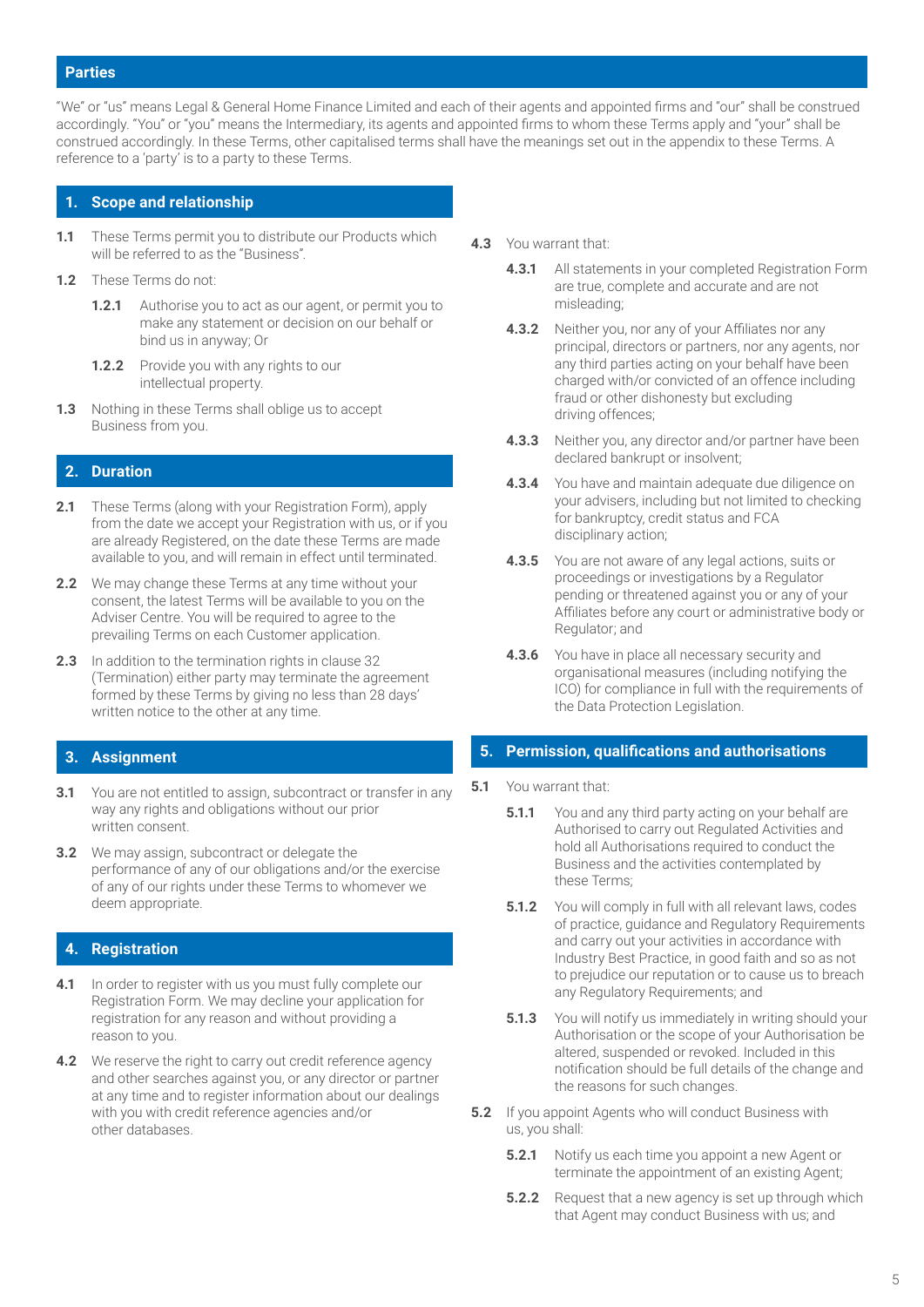- **5.2.3** Remain responsible for the acts and omissions of such Agent as if they were your own; and
- **5.3** We reserve the right to check with the FCA from time to time to confirm that you or your Agents or third parties hold the appropriate Authorisation(s).

# **6. Agency**

- **6.1** You warrant and represent that when you transact Business with us that you have full power and authority from each Customer for whom the Business is concerned with. For the avoidance of doubt, transacting Business for a Customer under this clause 6.1 shall include actions taken by you as the Customer's agent.
- **6.2** In the event that you breach the terms of clause 6.1 above, you shall be liable to the Customer, as agent of the Customer, for any and all loss.

## **7. Compliance**

- **7.1** You undertake:
	- **7.1.1** To comply with all applicable Regulatory Requirements in relation to the business;
	- **7.1.2** That you will do nothing which may render us in breach of the Regulatory Requirements; and
	- **7.1.3** To procure that all your employees, directors, officers and Agents will comply with these Terms.

## **8. Training and competency**

- **8.1** You must ensure that you fully comply with all Regulatory Requirements in relation to training and competence. In particular, without limitation, you must:
	- **8.1.1** Have and maintain for the duration of these Terms the resources and expertise to conduct the Business with all skill, care, diligence and experience as reasonably expected by us;
	- **8.1.2** Have appropriate oversight and supervision of each adviser acting for you and carry out checks as necessary on such advisers;
	- **8.1.3** Have a documented training and competency scheme which includes the training and certification of new advisers and the ongoing monitoring of advisers;
	- **8.1.4** Ensure your advisers achieve and maintain sufficient knowledge of our products and pricing; and
	- **8.1.5** Confirm that each adviser has passed an appropriate approved examining board's specialist examination and that the adviser has provided or supervised the advice and recommendation.

## **9. Customer outcomes**

- **9.1** You will:
	- **9.1.1** Ensure good Customer outcomes are embedded into your culture and business;
	- **9.1.2** Have a Vulnerable Customer policy; and
	- **9.1.3** Not handle Customer funds or transmit Customer funds to us.

# **10. Treating customers fairly**

- **10.1** You agree:
	- **10.1.1** To ensure that all relevant individuals within your organisation or acting on your behalf are fully aware of the FCA Principle of Treating Customers Fairly and of its implications for their dealings with Customers;
	- **10.1.2** That you and any third parties acting on your behalf will read and understand all product literature made available to you by us, and will be aware of the profile of the Customers for whom we consider particular Products may be suitable; and will notify us in the event that you require additional terms from us in relations to the Products; and
	- **10.1.3** To not unreasonably withhold consent to requests for management information which we require in order to fulfil our responsibilities as product provider in accordance with the FCA's regulations and guidance or any other Regulatory Requirement.

# **11. Financial crime**

- **11.1** The Legal & General Group has an anti-bribery and corruption policy available on our website [\(legalandgeneralgroup.com](http://legalandgeneralgroup.com)) with which you must comply.
- **11.2** You are fully responsible for:
	- **11.2.1** Verifying the identity of the Customer;
	- **11.2.2** Verifying the identity of all other relevant parties; and
	- **11.2.3** The maintenance of records with supporting evidence of your customer due diligence, including methods used to verify identity as required under the applicable Regulatory Requirements and in respect of any transaction with us for a period of five years.
- **11.3** You understand that we rely on your assurance that the identity of the individual named in the Customer application has been verified. The application will not proceed until we receive this verification of identity.
- **11.4** You must:
	- **11.4.1** Not commit and shall procure that your Associated Persons (as defined under Section 8 of the Bribery Act) do not commit any act or omission which shall cause or could cause us to be in breach of, or to commit an offence under the Bribery Act;
	- **11.4.2** Not offer nor give, nor agree to give, to any of our employees, representatives or third parties acting on our behalf any gift or benefit, be it monetary or other, that the recipient is not legally entitled to with regard to any aspect of, or dealing authorised under, these Terms, nor accept, or agree to accept from any of our employees, representatives or third parties acting on our behalf any gift or benefit, be it monetary or other;
	- **11.4.3** Promptly notify us if you become aware of or have specific suspicion of any bribery or corruption or any other breach of the Financial Crime Requirements with regard to any aspect of, or dealing authorised under, these Terms;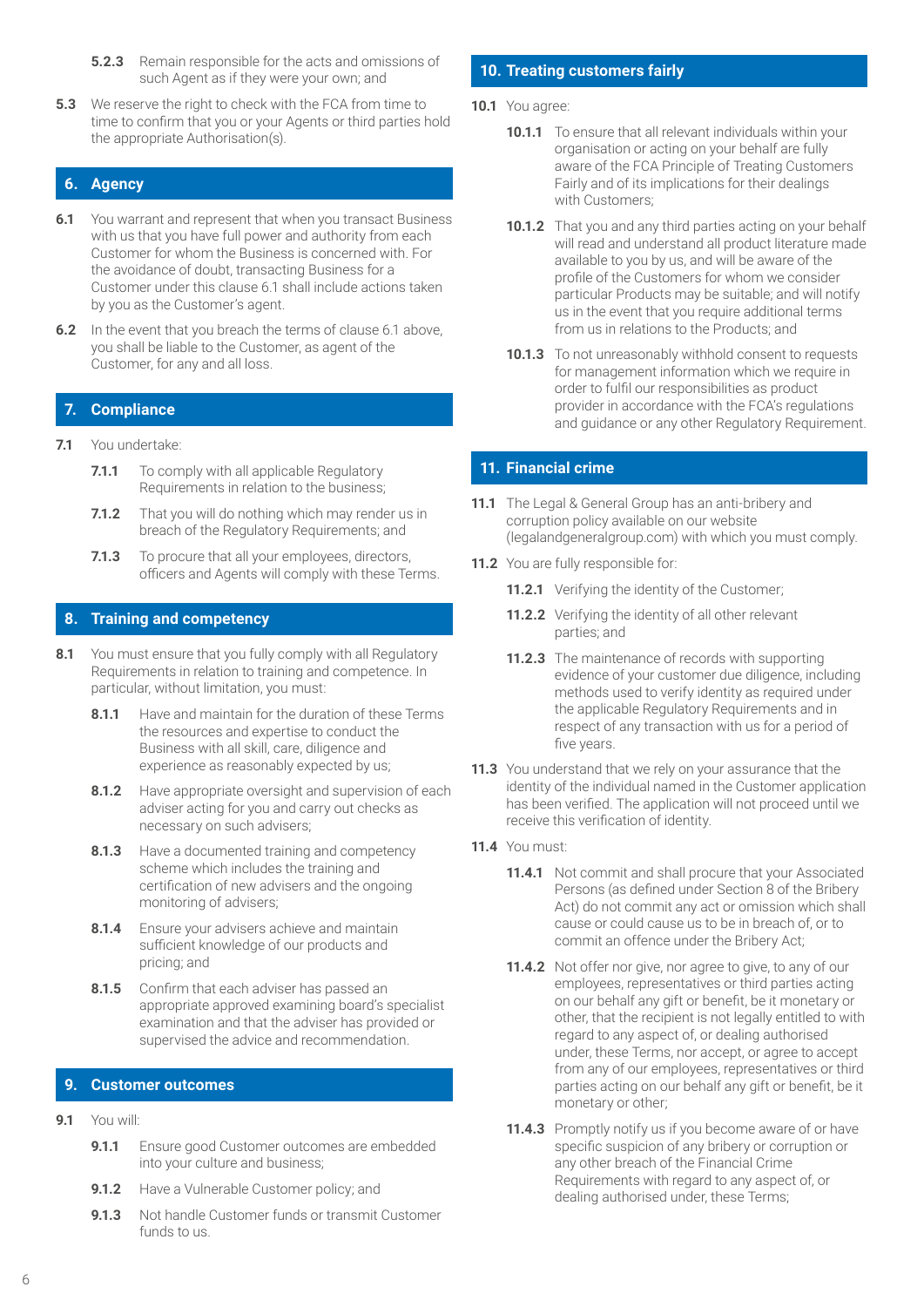- **11.4.4** Maintain and enforce policies and procedures, including adequate procedures under the Bribery Act, to ensure compliance with the Financial Crime Requirements. You must provide us with a copy of your anti-bribery and corruption procedures on our request; and
- **11.4.5** Provide us immediately on request with copies of any data or documentation held by you as a record of customer due diligence carried out.

## **12. Modern slavery act**

- **12.1** You represent and warrant that:
	- **12.1.1** You have not been and are not engaged in any practices involving the use of child labour, forced labour, the exploitation of vulnerable people, or human trafficking ("**Slavery and Human Trafficking**");
	- **12.1.2** Your employees and agency workers are paid in compliance with all applicable employment laws and minimum wage requirements; and
	- **12.1.3** You will take reasonable steps to prevent Slavery and Human Trafficking in connection with your business.
- **12.2** You agree to respond to all reasonable requests for information required by us for the purposes of completing our annual anti-slavery and human trafficking statement.

#### **13. Prevention of the facilitation of tax evasion**

- **13.1** You shall:
	- **13.1.1** Comply with all Regulatory Requirements relating to taxation, the prevention of tax evasion and the prevention of the facilitation of tax evasion (whether within, or outside of, the United Kingdom) including but not limited to the Criminal Finances Act 2017 ('**CFA 17**') ("**Relevant Tax Requirements**");
	- **13.1.2** Not engage in any activity, practice or conduct which would constitute a tax evasion offence of the Relevant Tax Requirements;
	- **13.1.3** Have and maintain your own policies and procedures, including prevention procedures, to ensure your compliance with the Relevant Tax Requirements and will enforce them where appropriate; and
	- **13.1.4** Promptly report to us any fact or circumstance which indicates that you, or any person associated with you, is or could be involved in tax evasion or the facilitation of a tax evasion offence in connection with Business conducted in accordance with these Terms.

## **14. Professional indemnity insurance**

**14.1** You will have professional indemnity insurance at a level that covers any and all liabilities that may arise under these Terms and provide confirmation that said insurance is in place when requested by us.

## **15. Customer application**

- **15.1.1** You have full power and authority to act for the Customer for whom you transact the Business and have all necessary consents to submit a Customer application to us; and
- **15.1.2** Any Customer applications you submit to us are complete and accurate.
- **15.2** We may reject any Customer application and we may cease to accept Customer applications from you at any time without reason or explanation.
- **15.3** You agree to provide us with all information reasonably requested by us in relation to a Customer or a Customer application (including all information relating to any affordability, suitability or Financial Crime Requirements checks or assessments you have made in relation to a Customer).
- **15.4** You agree to notify us immediately in writing if you become aware of any information relating to a Customer or a Customers application that may reasonably impact our decision to accept a Customer application or to provide a Product to a Customer.

#### **16. Customer disclosure**

- **16.1** You must:
	- **16.1.1** Accurately disclose to the Customer the relationship between you as Intermediary and us as lender (including a disclosure that we will not be responsible to Customers for any advice that you provide);
	- **16.1.2** Not purport to be acting for us, or make any statement that could be binding upon us;
	- **16.1.3** Not make any representation or promise relating to us or our Products which is not expressly stated in our product literature;
	- **16.1.4** Provide the Customer with all disclosures in accordance with Regulatory Requirements, including the disclosure of commission and fees;
	- **16.1.5** Provide the Customer with any documentation or literature that we produce for the benefit of the Customer and without alteration; and
	- **16.1.6** Disclose all the Product details to the Customer and where necessary explain those details.

## **17. Advice**

**17.1** Any advice that you provide to Customers must comply with the Regulatory Requirements. This includes, without limitation, carrying out all necessary enquiries and investigations to ensure that any Product you recommend is suitable and appropriate for the Customer, taking into account their personal circumstances and needs. On occasion we will request that you contact our mutual customer when further financial advice is required. In the event that a Customer asks us for advice and we request that you contact that Customer directly to provide such advice, you shall ensure that an employee who is appropriately authorised and a licensed advisor promptly contacts that Customer and provides such advice to that Customer in accordance with these Terms.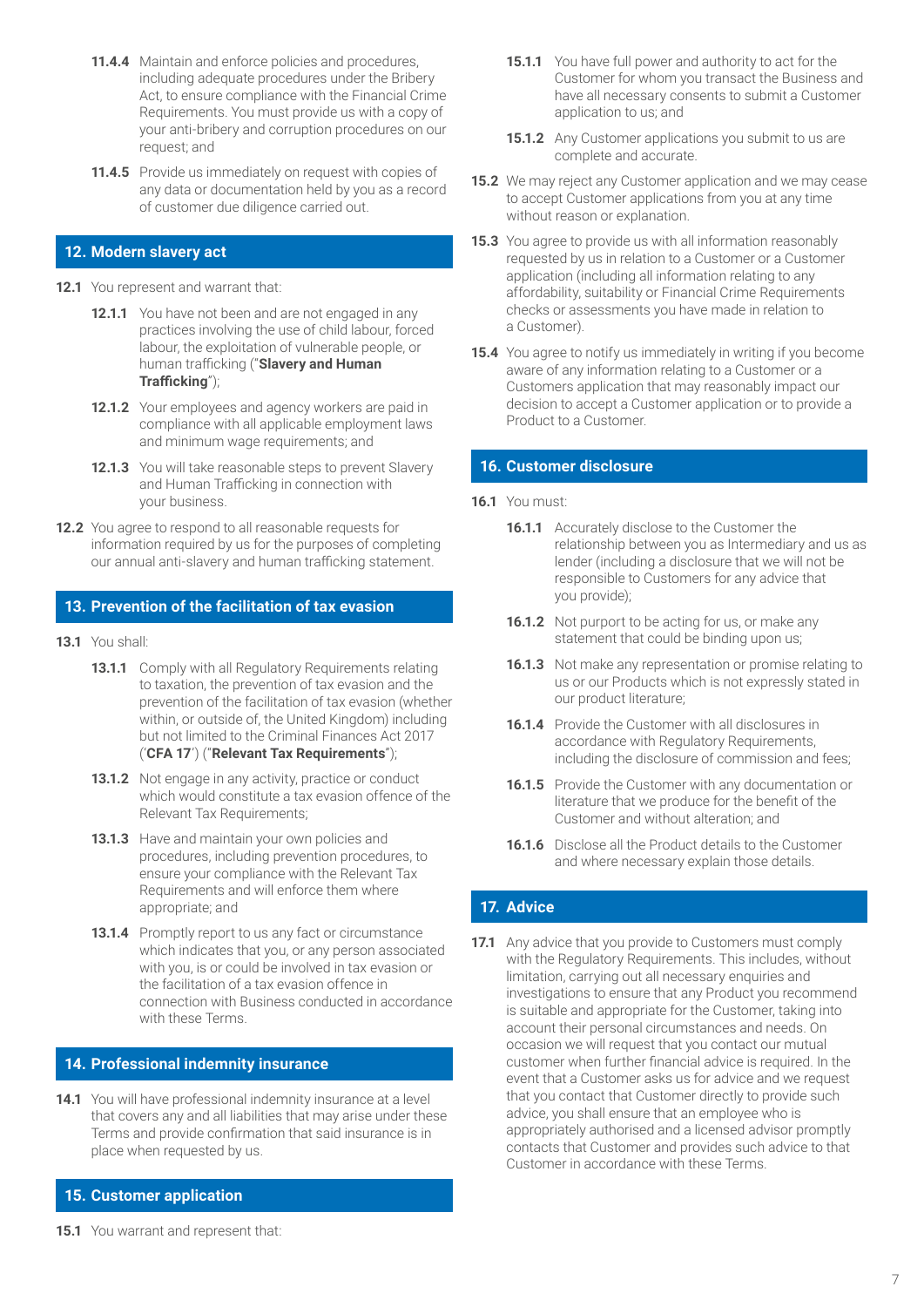## **18. Advertisements and trademarks**

- **18.1** You may only issue advertising material that refers to us or any of our Products with our prior written consent. We may withdraw our consent at any time upon notice to you whereby you will be required to remove all references to us and our Products from your materials.
- **18.2** You will not produce, publish or distribute any promotional documentation, pamphlets or other materials, or establish any internet sites, containing or otherwise using any trademarks, logos or other intellectual property of which we are the proprietor or licensee unless you have entered into a trademark agreement with us.

## **19. Complaints**

- **19.1** You must have a process in place to manage Customer complaints in accordance with Regulatory Requirements and will provide to us details of this process upon request.
- **19.2** You will work promptly, professionally and collaboratively with us to resolve Customer complaints.
- **19.3** You must notify us:
	- **19.3.1** Immediately if you are subject to, or aware of any act, matter, thing or circumstance which may give rise to, any investigation, enquiry, request for information, disciplinary proceedings or enforcement action by a Regulator, which includes, but is not limited to, receipt of any written or oral communication or notice from a Regulator; and
	- **19.3.2** Immediately if you become aware of any claim, complaint, or dispute arising in relation to a Customer relevant to Business conducted in accordance with these Terms and that claim, complaint or dispute shall be handled by you in accordance with the Regulatory Requirements, Industry Best Practice and your own complaints handling process.
- **19.4** In the event that you are subject to any of the matters or circumstances in clause 19.3 above, you shall:
	- **19.4.1** Provide to us, without delay, full details of the facts and circumstances, including copies of all relevant documents, correspondence, communications or any other information reasonably requested by us; and
	- **19.4.2** Take all sufficient steps to fully co-operate with the Regulator or Customer and provide access to copies of all information required by the Regulator or Customer to which it is entitled or may otherwise request.
- **19.5** We reserve the right to request from you a copy of your complaints statistics relating to our products and mutual customers at any time.

#### **20. Online security/IT security**

- **20.1** You will have and shall at all times maintain and comply with documented policies and procedures sufficient to maintain the security of data, equipment and IT systems. Such policies and procedures shall include:
	- **20.1.1** Firewall protection, intrusion detection and prevention systems and anti-virus software which are regularly updated in line with all notices, updates and alerts issued by the licensors of such protection and software;
	- **20.1.2** The encryption of all Confidential Information, sensitive and Personal Data during transit and at rest through internal and external networks;
	- **20.1.3** Pseudonymisation of all Personal Data;
	- **20.1.4** Physical security, including the location of equipment used to carry out the Business in a secure environment sufficient to prevent unauthorised physical access to such equipment;
	- **20.1.5** The use of secure configuration of computer systems in line with Industry Best Practice where appropriate;
	- **20.1.6** The use of approved access control systems; and
	- **20.1.7** Any and all other safeguards and protections as may from time to time be required to comply with Industry Best Practice (bearing in mind the sensitivity of the data that is being accessed by you).
- **20.2** You shall continually monitor compliance with the provisions of this clause 20 (including by way of monitoring for security attacks) and shall promptly implement corrective measures where non-compliance is discovered or suspected.
- **20.3** You acknowledge that ordinary unencrypted email is not a secure medium and will not be used for transmitting Customer or other personal or Confidential Information.
- **20.4** You will not share or disclose passwords to our online services. If your password is disclosed to a third party, whether deliberately or in error or otherwise, we will not be liable to you or to any Customer or to any third party for any loss incurred. You agree to indemnify us and hold us harmless in respect of any and all losses or expenses incurred by us as a result of any unauthorised use of our online services resulting from such disclosure. If you forget your password, or if you believe that someone else knows your password, you shall notify us immediately in writing.
- **20.5** We reserve the right at any time to refuse new access to, or terminate your existing access to our online services without explanation.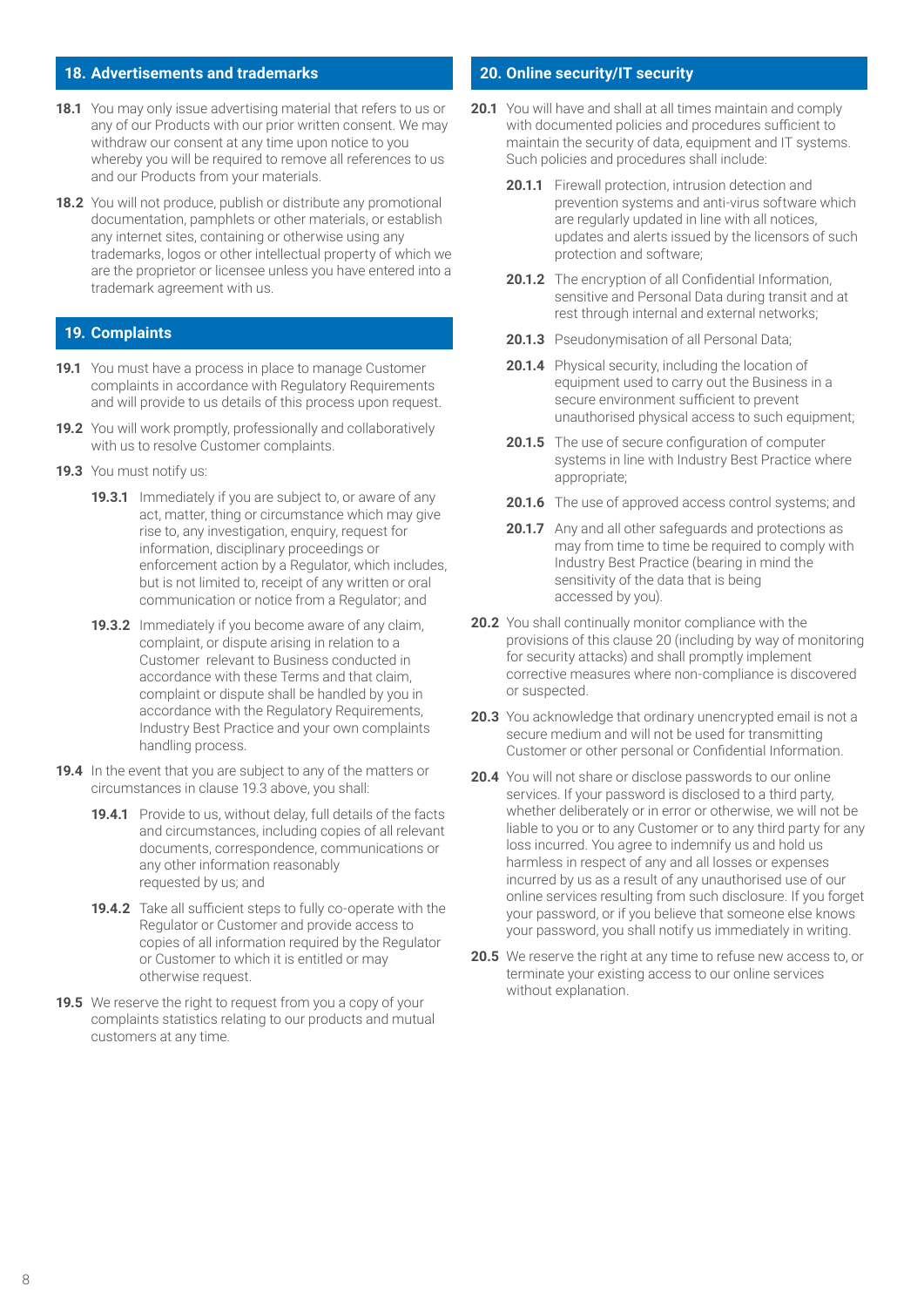#### **21. Data protection**

- **21.1** You and us acknowledge that, in relation to our obligations under these Terms, we each act as an independent Controller.
- **21.2** To the extent that You are acting as a Controller in relation to Customer Personal Data:
	- **21.2.1** You confirm that you are registered with the ICO as required under the Data Protection Legislation;
	- 21.2.2 You will comply with the Data Protection Legislation (and any relevant equivalent statute or law in any other applicable jurisdiction) in transacting Business with us under these Terms;
	- 21.2.3 You will obtain all necessary consents, required (including where required by the Data Protection Legislation) to allow us to Process, use or transfer Customer Personal Data in connection with the Business;
	- 21.2.4 You will ensure that all fair processing notices have been given and are sufficient in scope to enable us to Process the Customer Personal Data in accordance with the Transparency Requirements;
	- **21.2.5** You will ensure that all appropriate technical and organisational measures are implemented and maintained to protect the Customer Personal Data to at least the standard imposed upon a Data Controller under the Data Protection Legislation by the Security Requirements; and
	- **21.2.6** You will promptly, and in any event within twentyfour (24) hours, notify us about any breach of this clause 21 or of a Personal Data Breach.

#### **21.3** You:

- **21.3.1** Shall inform us immediately and in any event within 24 hours, if you consider that in your opinion any of our Processing infringes the Data Protection Legislation, and/or if European Law requires you to act in a way which is incompatible with this clause 21; and
- **21.3.2** You and we acknowledge and agree that Appendix 2 (Data Protection Particulars) is an accurate description of the data processing particulars in relation to Personal Data.
- **21.4** The following apply in respect of Intermediary Personal Data:
	- 21.4.1 We will Process the Intermediary Personal Data in connection with the performance of our obligations, and the receipt of the benefit of our rights, under these Terms;
	- **21.4.2** We may provide you with information (in writing, by telephone, email or SMS) about other products or services which might be of interest to you, including those offered by us, unless you inform us that you do not want to receive such information;
	- **21.4.3** You acknowledge that we will process Intermediary Personal Data whether or not the application goes ahead and also any information which relates to any contract you enter into with us;
	- 21.4.4 You acknowledge that we will be using Intermediary Personal Data to allow us and our representatives to manage your dealings with us; and
- **21.4.5** You acknowledge that we may use Intermediary Personal Data for the purpose of carrying out market research. You understand that you have a right to object at any time to our use of Intermediary Personal Data as outlined in this clause 21.4.5.
- **21.5** We may hold and process by computer or otherwise, information relating to you and Customers (including Customer Personal Data and Intermediary Personal Data) for the operation of share holdings and for statistical analysis. We may transfer information to any third party agent acting on our behalf.
- **21.6** We are under no obligation to provide our Personal Data or to return Customer Personal Data to you.
- **21.7** For more information on how and why we Process your Personal Data and your rights relating to that Processing, please see our Privacy Policy at <https://www.legalandgeneral.com/adviser/privacy-policy/>

## **22. Records**

- **22.1** You must keep and maintain full and accurate records relating to any matters contemplated by these Terms in accordance with Regulatory Requirements (including, without limitation, any such records in relation to Business) and any such records must be sufficient to demonstrate your compliance with these Terms.
- **22.2** Subject to the Regulatory Requirements, you shall promptly provide copies of your records maintained in accordance with this clause 22 to us on our reasonable request.

## **23. Documentation**

- **23.1** You must pass any documentation to us as soon as reasonably possible (un-amended):
	- **23.1.1** To the Customer, if we have supplied it to you for onward transmission to the Customer; and
	- **23.1.2** To us, if provided by the Customer to you for onward transmission to us.
- **23.2** You must show your FCA authorisation number on each Business proposal or application.
- **23.3** You acknowledge that we are obliged to send certain documents direct to Customers and we reserve the right to send communications direct to any Customer.

## **24. Product oversight**

- **24.1** You must ensure you only distribute relevant Products to Customers within the profile for whom we consider particular Products may be suitable and in accordance with Regulatory Requirements.
- **24.2** We will make available all appropriate information on our relevant Products and our relevant Product approval processes to you in our Adviser Centre as required by the Regulatory Requirements.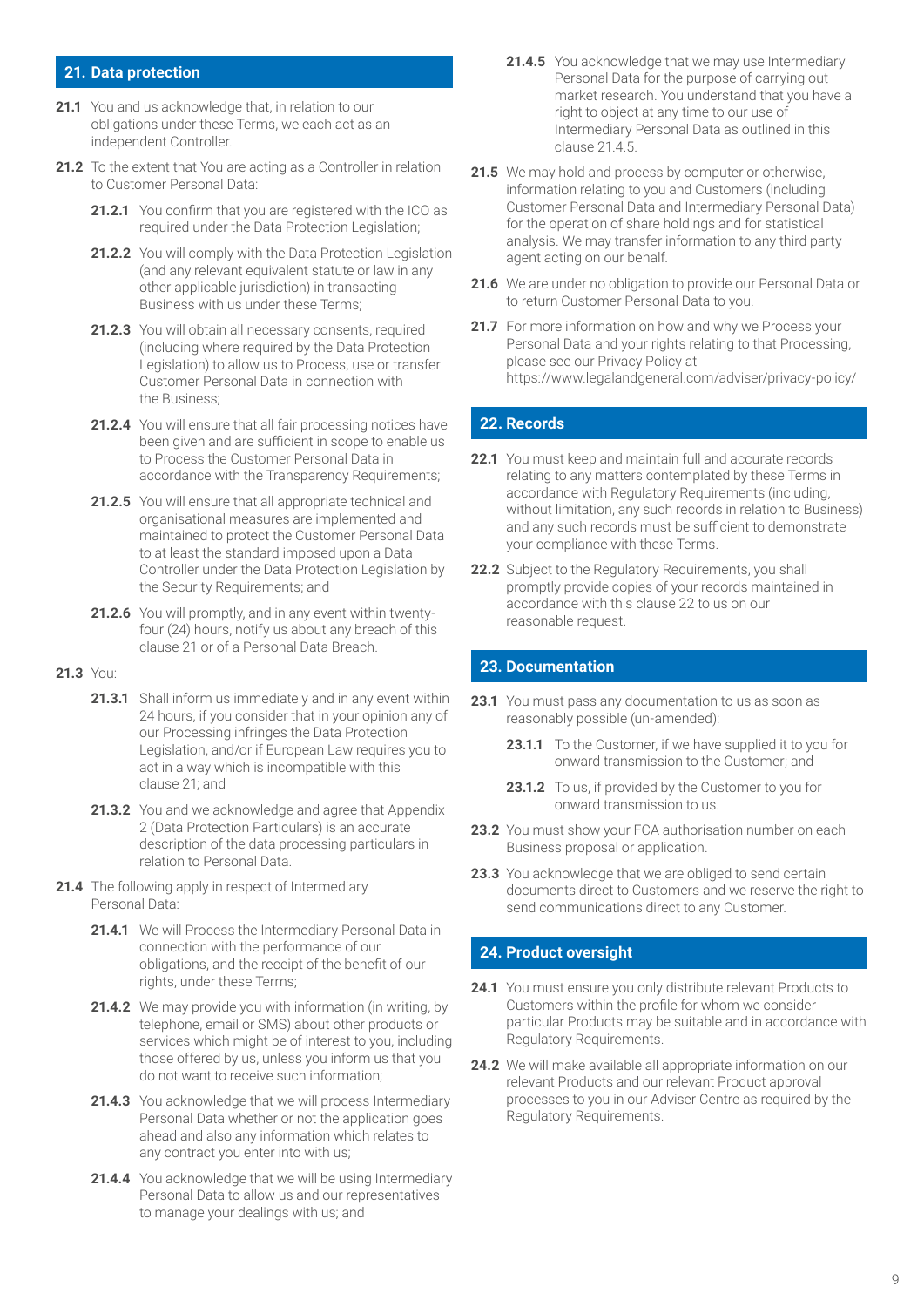## **25. Confidentiality**

- **25.1** We and you agree to keep Confidential Information confidential (save as permitted in these Terms or in accordance with any Regulatory Requirement) including but not limited to any data, documentation or information received or obtained regarding the other party or its business or any Customer.
- **25.2** Neither party shall:
	- **25.2.1** Use the other party's Confidential Information for a purpose other than the performance of the relevant party's obligations under these Terms; or
	- **25.2.2** Disclose the other party's Confidential Information to any person except with the other party's prior written consent.
- **25.3** Clause 25.2 shall not apply to any Confidential Information which:
	- **25.3.1** Is in or subsequently comes into the public domain (unless it comes into the public domain as a result of any act or omission by you); or
	- **25.3.2** Is required to be disclosed in accordance with Regulatory Requirements.

#### **26. Competition law**

- **26.1** These Terms are non-exclusive and do not prevent:
	- **26.1.1** Us from distributing Products, or entering into arrangements similar to those provided for in these Terms with any third party, or from carrying on business similar to or in competition with you; or
	- **26.1.2** You from entering into agreements with other product providers or placing business with companies other than us.
- **26.2** You shall make all reasonable efforts to comply with
	- **26.2.1** all applicable competition laws, including without limitation, the Competition Act 1998, the Enterprise Act 2002 and Articles 101 and 102 of the Treaty on the Functioning of the EU.

## **27. Notification**

- **27.1** You shall immediately notify us in writing if:
	- **27.1.1** You become aware of any act, matter or thing (or have any grounds for believing that any act, matter or thing may occur) that renders (or may render) any warranty provided by you in these Terms to be inaccurate, untrue or misleading (either wholly or in part) or that will otherwise impact or affect any warranty provided by you in these Terms;
	- **27.1.2** You become aware or have any grounds for believing that any statement in these Terms is or becomes inaccurate;
	- **27.1.3** There are any changes to your business that could reasonably impact your ability to provide the services under these Terms;
	- **27.1.4** You or any relevant third party ceases to have the appropriate Authorisation(s) to carry on the Business;
- **27.1.5** You become aware of or have specific suspicion of any corruption with regard to any aspect of, or dealing authorised under, these Terms; or
- **27.1.6** You, any partner and/or director become Insolvent.
- **27.2** Any notice to be served in connection with these Terms shall be sent by email and by hand or post to: (i) in your case, your last known registered address or correspondence address; or (ii) in our case: email to customeroutcomes@landghomefinance.com or post to Head of Customer Outcomes, Legal & General Home Finance, 4th Floor, Chadwick House, Warwick Road, Solihull, B91 2AA or such other address as we may notify to you from time to time.

## **28. Commission**

- **28.1** We (or, where relevant, such third party acting as agent on our behalf as we may notify you) will pay you commission on all Products that complete as a result of Business submitted by you or on your behalf and accepted by us in accordance with the agreed commission rates.
- **28.2** We will pay commission up to our decency limit (details of which are available on the Adviser Centre).
- **28.3** The rates of commission, and our decency limit, may be amended by us at our absolute discretion from time to time.
- 28.4 We reserve the right to stop paying or withhold commission to you if:
	- **28.4.1** A payment would constitute an unfair inducement or not be in the best interests of your Customer;
	- **28.4.2** The payment of the remuneration is not designed to enhance the quality of the service to the Customer;
	- **28.4.3** The Customer instructs us to cease making payments to you or to make such payments to an alternative intermediary;
	- **28.4.4** We consider, in our absolute discretion, that you are no longer providing an ongoing financial advisory service to or are no longer the agent of the relevant Customer;
	- **28.4.5** You cease to have the appropriate Authorisations to carry on the Business;
	- **28.4.6** You are in breach of any warranty or other obligation of these Terms or the agreement constituted by these Terms is terminated for any reason;
	- **28.4.7** We reasonably believe that you are acting in breach of Regulatory Requirements or in a fraudulent manner;
	- **28.4.8** The business conducted by you changes materially, or a material part of your business is transferred to a competing intermediary; or
	- **28.4.9** If payment of a commission is not permitted by Regulatory Requirements.
- **28.5** If a Customer exercises any right to cancel the purchase of a Product, no commission will be payable on that purchase and any commission (including Value Added Tax as provided for in the Value Added Tax Act 1994 where applicable) already paid by us (including, where relevant, by a third party acting as agent on our behalf, as notified pursuant to clause 28.1) in respect of the relevant transaction shall immediately be repaid to us.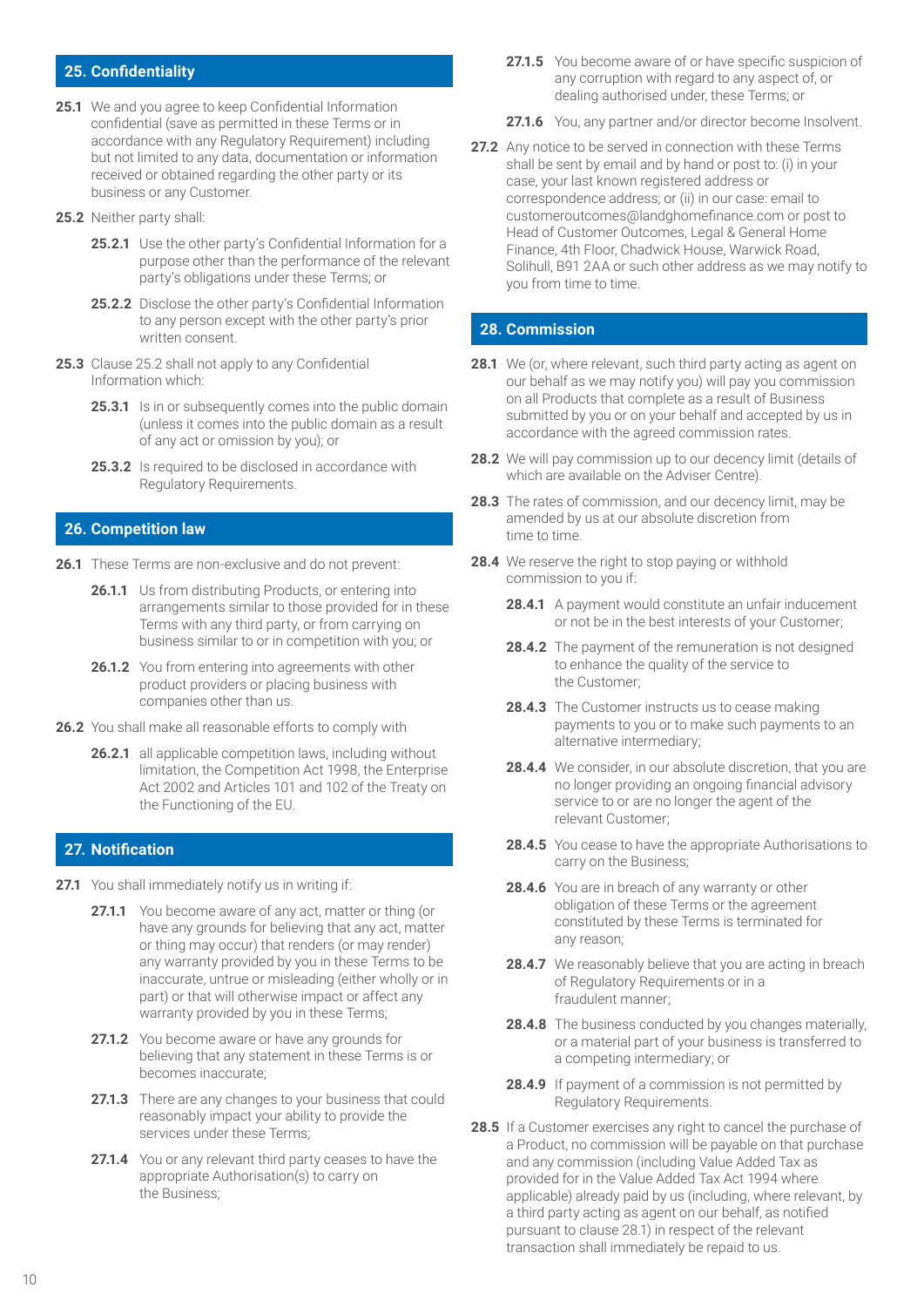- **28.6** We may ask you to repay commission if any of the following events occur:
	- **28.6.1** We (or, where relevant, a third party acting as agent on our behalf, as notified pursuant to clause 28.1) pay commission to you in error;
	- 28.6.2 If Business fails to complete;
	- **28.6.3** We have to unwind completed business as a result of a material issue with the advice and/or actions of you; or
	- **28.6.4** There is a dispute with the Customer relating to the advice and/or actions of the Intermediary and we incur costs as a result.
- **28.7** You must make disclosure of any commission paid in accordance with any Regulatory Requirements.
- **28.8** In the event of any dispute arising between you and another intermediary in respect of any commission, we will have the absolute discretion to decide to whom such commission shall be payable. Our decision shall be final and you will not have any claim against us in relation to it.
- **28.9** In the event that you are required to repay commission paid to you by a third party acting as agent on our behalf, you shall make any repayments directly to us (and not to the third party).

# **29. Rights of set off**

- **29.1** We may at any time apply and set off any amounts owed under these Terms to you from us against any amounts owed by you to us.
- **29.2** Any references in this clause to us shall, where relevant, include any third party acting as agent on our behalf, as notified pursuant to clause 28.1.

## **30. Audit rights**

- **30.1** All information, books, documents, computer software and hardware belonging to us and in the possession of you must at all times be available to us for inspection, and be delivered to us by you on demand.
- **30.2** You shall grant us at all reasonable times and upon reasonable notice access to your premises, staff, documents and/or records (whether in hard or soft copy) as is reasonably necessary to review the service provided by you or any person acting on your behalf, including without limitation:
	- **30.2.1** Customer records;
	- **30.2.2** Security measures relating to the Products;
	- **30.2.3** Internal control procedures;
	- **30.2.4** The Customer journey followed;
	- **30.2.5** How you have presented our Products to your Customer;
	- **30.2.6** Your Customer risk warning and signposting processes;
	- **30.2.7** Your policies and procedures in relation to the fair treatment of Vulnerable Customers;
	- **30.2.8** Any sales incentive scheme(s) you may have used;
	- **30.2.9** The adequacy of your control environment; and
	- **30.2.10**Your compliance with these Terms and the Regulatory Requirements.

# **31. Indemnity and liability**

- **31.1** Without prejudice to any other indemnity contained in these Terms, you shall hold us harmless and indemnify us and keep us indemnified against any liability which we may incur to third parties (including the Customers or any Regulator) including any losses, damages, costs, expenses, fines, claims or charges which we may incur directly or indirectly as a result of:
	- **31.1.1** Any breach of these Terms by you or any of your employees, directors, officers, agents or third parties acting on your behalf;
	- **31.1.2** A failure to comply with any Regulatory Requirements by you or any of your employees, directors, officers, agents or third parties acting on your behalf, which includes, but is not limited to, any advice you provide to Customers being otherwise than in accordance with these Terms, the Regulatory Requirements or being negligent;
	- **31.1.3** You providing inaccurate or misleading information, statements or instructions made or given to us by you or any of your employees, directors, officers, agents or third parties acting on your behalf;
	- **31.1.4** Relying upon any provisions contained in an agreement between you and your Customer; or
	- **31.1.5** Defending any claim brought by a Customer in relation to your actions or omissions including, but not limited to, in relation to the levy and payment of a charge relating to such claim.
- **31.2** We will only be liable to you for loss arising directly as a result of negligence, fraud or wilful default by us or any of our employees or agents, save that we shall not be liable to you in respect of any errors, omissions and/or negligence in the course of providing information to you, or considering or processing Customer applications. We shall not be liable for any special, indirect, incidental or consequential damages or losses.
- **31.3** We shall not be liable for any loss suffered by your Customer as a result of your failure to provide or delay in providing any documentation or anything else required under these Terms.
- **31.4** We shall not be liable for any loss suffered by you as a result of a Customer application we receive from you being rejected by us for any reason in accordance with clause 15.2 (including where an application for a customer is made by another intermediary (or a customer themselves) on the same or similar terms as your original rejected application and such other applications is subsequently accepted by us).
- **31.5** Nothing in these Terms shall operate so as to exclude any liability of either party for any matter that it would be illegal to exclude or attempt to exclude as a matter of law, or for fraud.
- **31.6** The indemnities in this clause 31 shall continue in full force and effect notwithstanding the termination of the agreement constituted by these Terms in respect of any actions or omissions prior to termination.

# **32. Termination**

**32.1** We may terminate the agreement constituted by these Terms with immediate effect by giving written notice to you if: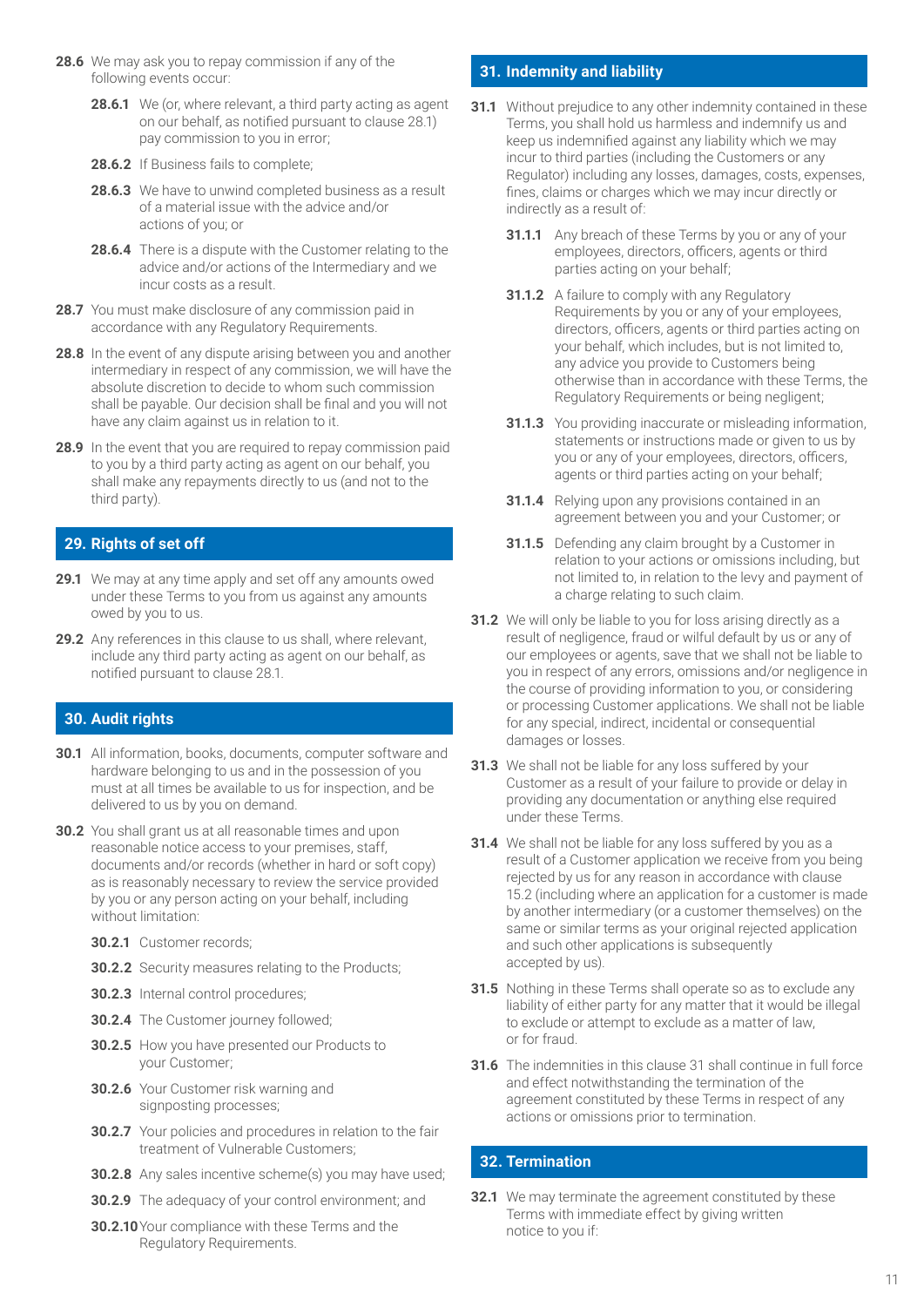- **32.1.1** You commit a breach of these Terms;
- **32.1.2** You commit an act or become involved in a situation which, in our reasonable opinion, reflects or could reflect unfavourably upon, or is or could be prejudicial to, us and/or the Business;
- **32.1.3** The Business conducted by you changes materially, or if you undergo a change of control (such control being interpreted in accordance with section 1124 of the Corporation Tax Act 2010);
- **32.1.4** We reasonably believe that you, your agents or third parties acting on your behalf are acting, or have acted, in breach of any Regulatory Requirements or in a fraudulent manner; or
- **32.1.5** You are subject to any actual or threatened investigation, enquiry, prosecution or other enforcement proceedings or process by a Regulator or if a Regulator directs the termination of the agreement constituted by these Terms.
- **32.2** The agreement constituted by these Terms will automatically terminate with immediate effect without the need for any written notice if:
	- **32.2.1** You cease to be Authorised or exempted under the Financial Services and Markets Act 2000 (including upon a suspension of your exempt or Authorised status);
	- **32.2.2** You cease to have the appropriate Authorisation(s) to carry on Business; or
	- **32.2.3** You die or become Insolvent.
- **32.3** Following termination of these Terms:
	- **32.3.1** You will continue to provide any necessary details relating to Customers that we may require in order to comply with our obligations under any Regulatory Requirements;
	- **32.3.2** We may in our sole discretion complete any on-going Business that you have introduced to us, provided always that we have sufficient information to do so; and
	- **32.3.3** We reserve our right to contact Customers directly without your consent for the purposes of, without limitation, servicing, promoting and selling Products to such Customers.
- **32.4** Any termination will:
	- **32.4.1** Be without prejudice to any rights of either party already accrued at the date of termination in respect of any obligations of the other party under these Terms; and
	- **32.4.2** Not affect any other right or remedy available to the terminating party.
- **32.5** No compensation shall be payable to you upon termination of these Terms.
- **32.6** Upon any termination you will return to us immediately all information, literature and materials supplied by us to you, and you will destroy such other information contained in any other materials which contains a reference to the Legal & General Group, which we may in our absolute discretion request, which may include, without limitation, any such information contained on a website. You shall provide us with written confirmation that you have taken any such action requested by us in accordance with this clause when requested by us to do so.

**32.7** All clauses of these Terms which are intended to have effect or to bind either party following any termination of them or their transfer or assignment in whole or in part, including without limitation clauses 11.4.3, 19, 21, 22, 23, 25 and 31 shall survive termination of these Terms.

#### **33. Miscellaneous**

- **33.1** These Terms and the Registration Form constitute the entire agreement between the parties and supersede all prior discussions between us and all representations, terms and conditions, or other statements or communications whether oral or in writing save for any fraudulent misrepresentations. In the case of any conflict or ambiguity the order of priority (in descending order) shall be the Registration Form and these Terms but only with regard to the subject of such conflict or ambiguity. For the avoidance of doubt, the Group Terms do not apply to any of the matters in these Terms, including without limitation, the Products (in respect of which only these Terms shall apply). To the extent you distribute products under the Group Terms, those terms shall apply.
- **33.2** Nothing in these Terms is intended to or shall operate to create a partnership or joint venture of any kind between you and us, or to authorise you to act as our agent, and you shall have no authority to act in our name or on our behalf or otherwise to bind us in any way.
- **33.3** The clause headings in these Terms are for convenience only and have no legal effect.
- **33.4** A person not party to these Terms shall not have any rights under the Contracts (Rights of Third Parties) Act 1999 to enforce any provision of these Terms, save that any member of the Legal & General Group may enforce the provisions of these Terms.
- **33.5** If any provision of these Terms shall be held or made invalid by a court decision, statute or rule, or shall be otherwise rendered invalid, the remainder of these Terms shall not be affected and such provision in question shall apply with such amendment as may be necessary to make it legal. valid and enforceable.
- **33.6** If we waive any rights we have under these Terms for your breach or failure it will not operate as a waiver in relation to any other or continuing breach or failure of the same terms by you.
- **33.7** These Terms shall be governed by and construed in accordance with the laws of England and Wales and the Courts of England and Wales shall have exclusive jurisdiction over any disputes arising under or in connection with them.

## **34. Declaration**

- **34.1** You acknowledge that by submitting your Registration Form, you agree to be bound by these Terms and the Registration Form. These Terms will govern all Business that you or any third party acting on your behalf carry out. By placing Business with us you represent that you have read, understood and agreed to these Terms.
- **34.2** You consent to us using the relevant data about you for the purposes set out in Clause 21 above.
- **34.3** You confirm that you have in place adequate policies and procedures in relation to the protection of Vulnerable Customers Page.